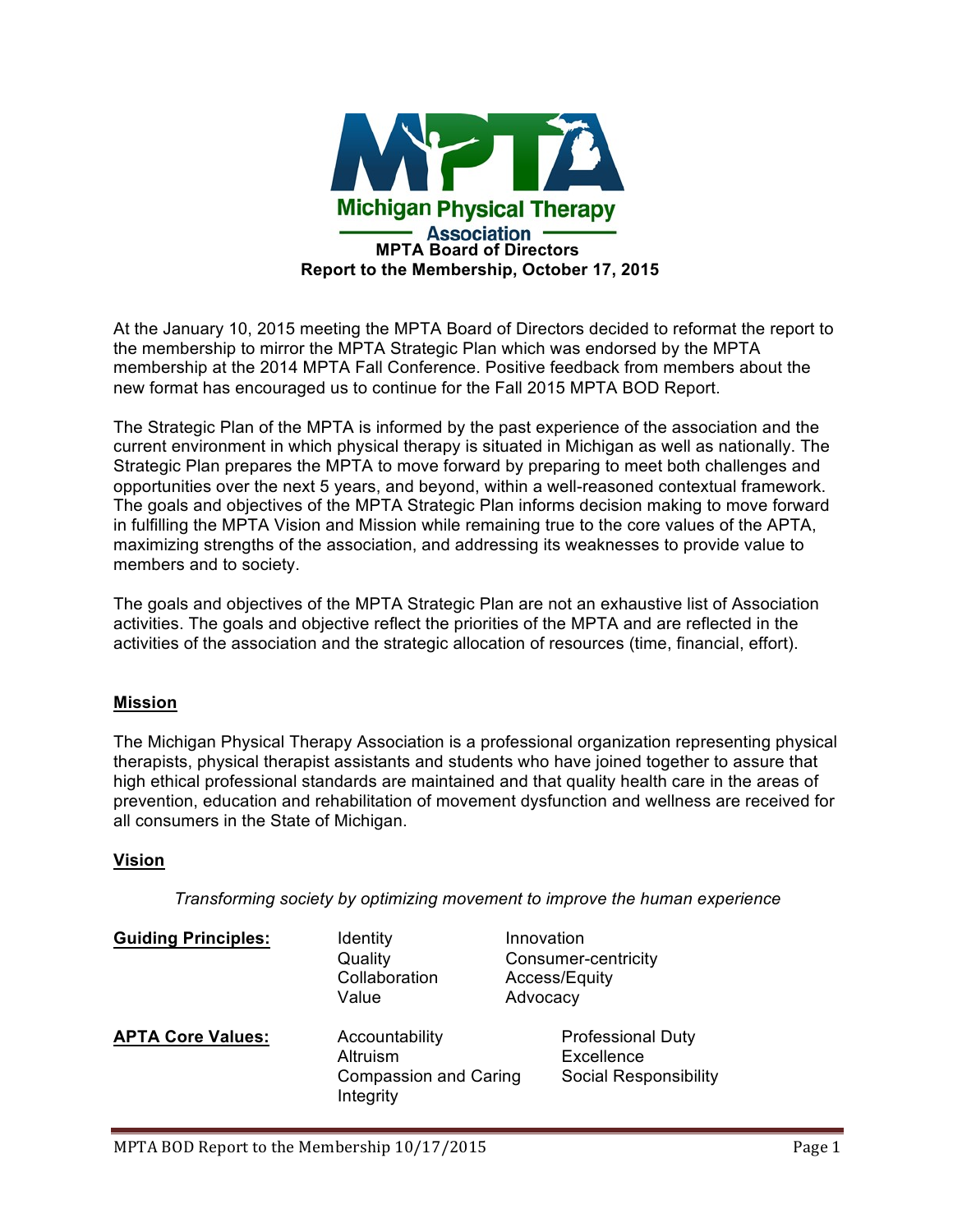## **MPTA Strategic Goals and Objectives**

# **Continuing Competence (**Values/Principles: Excellence, Accountability, and Quality)

**Goal 1:** MPTA will facilitate successful implementation of continuing professional development requirements for physical therapists and physical therapist assistants in Michigan

## **Objectives**

#### **1.1 Educate members on procedural requirements as defined in the Michigan Physical Therapy Administrative Rules**

- The proposed Physical Therapy General Rules which include re-licensure and Professional Development Requirements have been finalized! **The new rules for relicensure begin with the renewal cycle that begins July 1, 2017, with the first group impacted with licensure renewals in July, 2019**. A quick reference sheet for MPTA members is available at the MPTA membership desk and at the Professional Development roundtables.
- Multiple sessions have been conducted across the state in varying venues to educate members about the new continuing competency requirements Information is posted on the MPTA website. Updated Information will also be posted on the MPTA web site.
- The Eastern District held a webinar in Mid-June to address the PDRs with good attendance (70+). Information has been shared via social media and in Member meetings (9/19).

### **1.2 Provide varied and comprehensive opportunities (format, content/specialty areas) for continuing professional development**

- The Eastern District held a webinar in Mid-June, co-sponsored a course in September. An education session/meeting is planned for 10/28/15 at Oakland University, a full day course on 11/14/15 at Macomb Community College and two other educational events in early 2016.
- On Saturday, September 19th the **Northern District hosted its first live continuing education event and membership meeting in Traverse City**. Dr. Jeff Moore of Iron Mountain, MI presented on "Manual Therapy Management for the Lumbar Spine". Attendance was great! The course was completely full and attracted attendees from across the District and students from CMU, GVSU and UM Flint. Over lunch, Northern District leaders Tim Zipple and Chris Hinze gave updates to attendees on CPD requirements, legislative issues and sought feedback for upcoming District events. Due to the excellent response to this course, we have already booked Dr. Moore to return to the District to present a 2-day cervical spine management course. This course will be held the weekend of 9/17/2016. Zipple and Hinze are continuing to plan additional district events based on feedback from District members. Saturday morning District meetings and a 1-Day introduction to Dry Needling continuing education course are two options the District leaders are considering to attract current and new members to District events.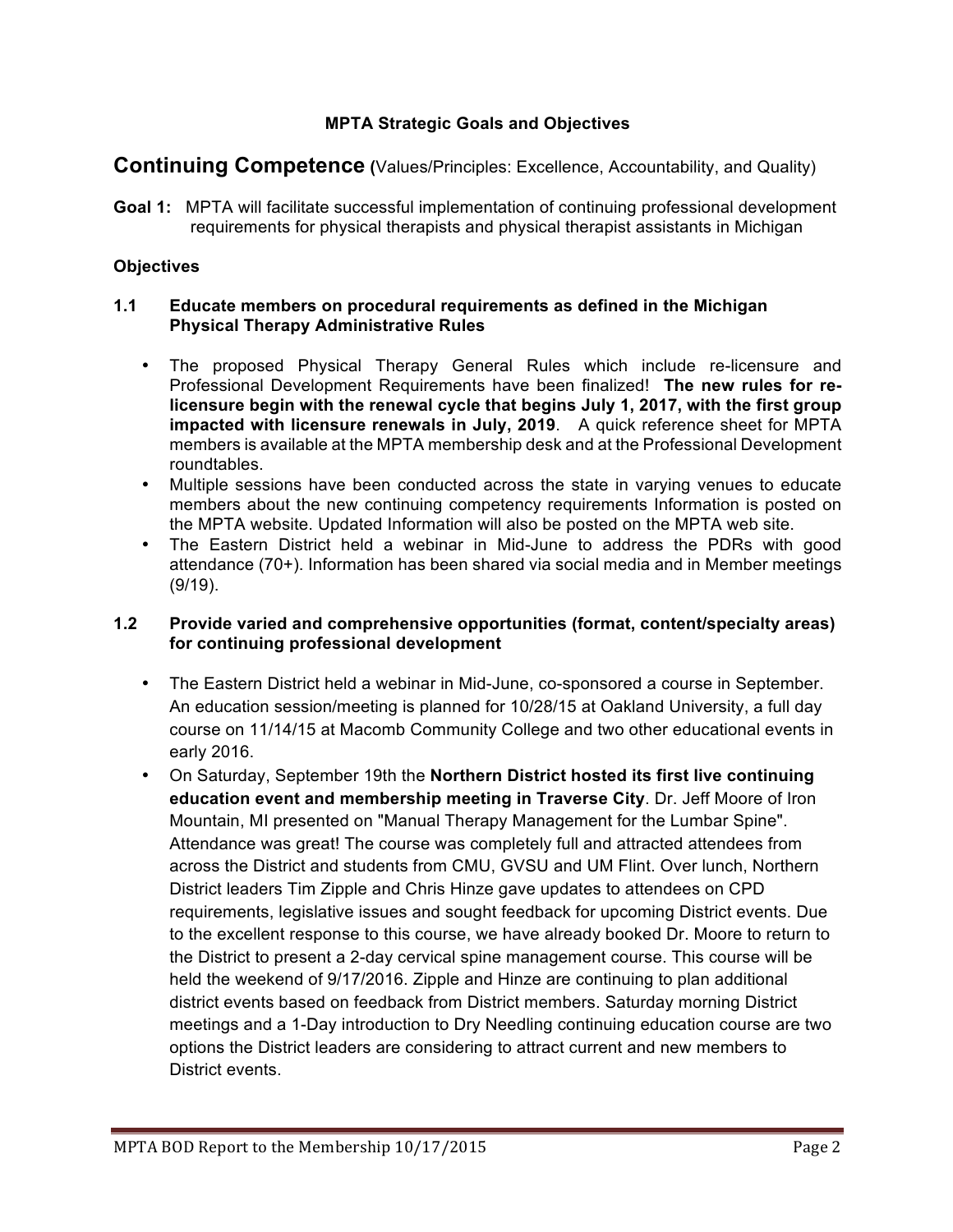• The **UP District** held its annual UP Golf Social on August 19th at Timberstone Golf in Iron Mountain. This year, 11 golfers challenged one of the premier courses in the UP. Overall, there was an excellent display of golf with highlights including a towering drive by long champion Joe Lewis on hole #3, an excellent placement close to the pin by Kip Hartman hole #, and numerous lost balls by Lane Lindeman. Your chair, Edward Mathis, also provided comic relief by taking some of the largest divots in UPGS history. Mathis claimed this year's "Crimson Jacket" as the 2015 UPGS Champion with an amazing (i.e. lucky) one hundred yard putt to claim the MVP honors. Afterwards, the golfers and other UP District members met for pizza and a discussion on current state and national issues while raising \$825 for MPT-PAC. Please check out and like our Facebook page to see pictures from the event. Thanks to everyone that attended the event and we look forward to bringing the UPGS to an all-new location in 2016.

## **1.3 Provide an excellent, efficient and cost effective CEU/PDU approval process leading to recognition of the MPTA as the preferred organization for approving professional development programming**

- The MPTA has been approved as a provider of continuing education in the newly revised Physical Therapy General Rules
- The MPTA CEU application is under revision and has been a priority this year.
- At the time of this report, proposed changes to the procedure have been submitted to the BOD which includes options to become a CEU agency or apply for CEU's by the course, as well as a revised, streamlined system. The goal is to have the CEU application process available on line by January 1, 2016 with a 14 day CEU response to the applicant.
- Please join us at the roundtable for Membership and Professional Development and bring your questions, concerns, and issues so I can be sure and address additional priorities of our awesome membership! Thank you.

*Respectfully Submitted by Holly Lookabaugh-Deur, PT, DSc, GCS; MPTA Director for Membership and Professional Development; Jennifer Blackwood, PT, PhD, GCS, MPTA Eastern District Chair, Tim Zipple, PT, DSc, OCS,MPTA Northern District Chair, Edward Mathis, PT, DPT, MPTA UP District Chair*

## **Reimbursement** (Values/Principles: Access/Equity, Value, Advocacy, Excellence)

**Goal 2**: MPTA will ensure that third party payer policies are consistent with current professional standards of practice and Michigan state law

## **Objectives**

- **2.1 Advocate for reimbursement from all third party payers for physical therapy services provided without physician prescription**
	- **Priority Health** is paying for direct access physical therapy services.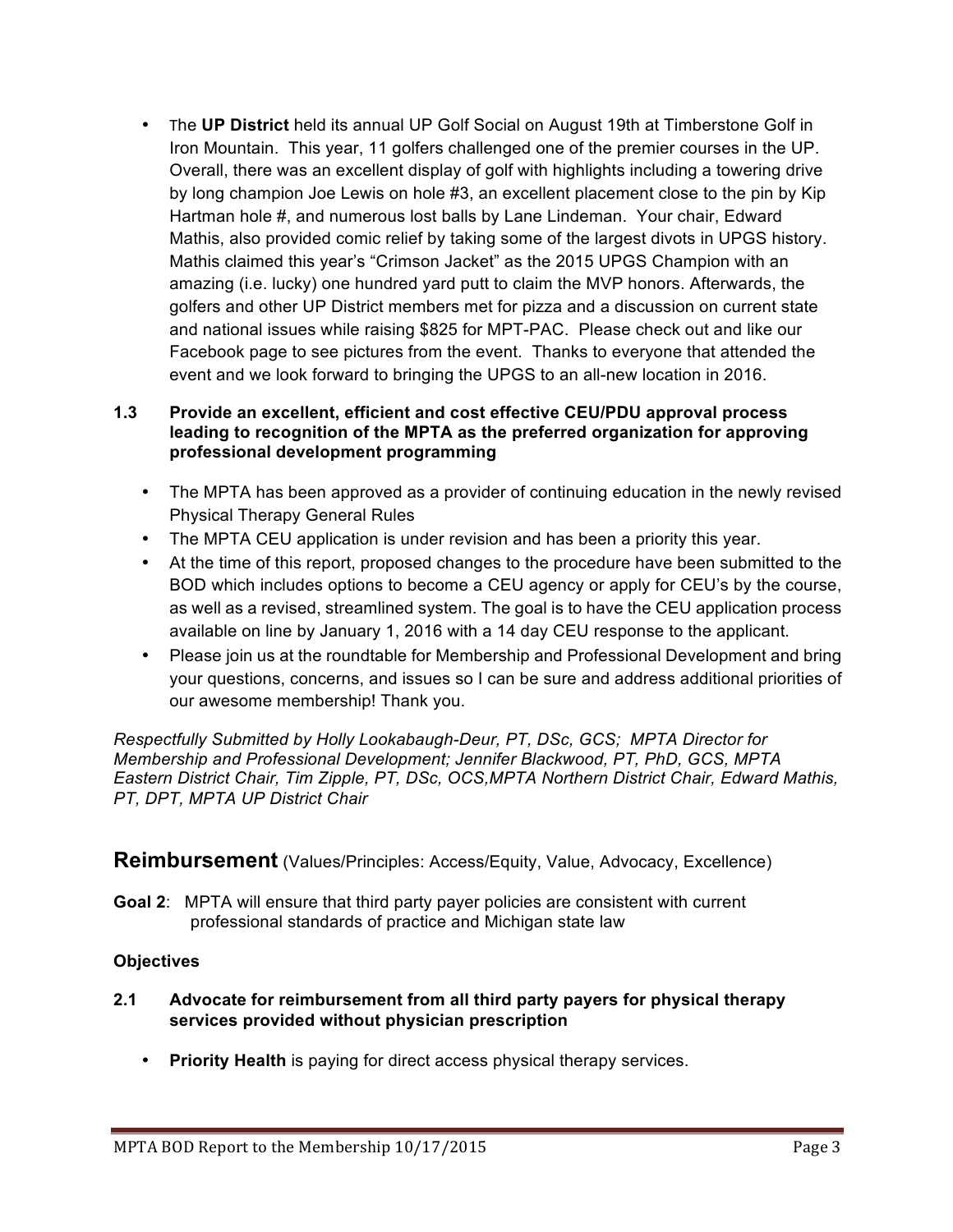• **Blue Cross Blue Shield of Michigan** (BCBSM) does not have plans to pay for these visits. We have provided them with requested research showing cost benefits of direct access and will continue the discussion

#### **2.2 Advocate maintaining the same reimbursement rate for services provided by physical therapists and physical therapist assistants**

• This has not been an issue in Michigan yet, as it has been elsewhere in the country. MPTA will continue to remain vigilant

#### **2.3 Advocate for third party payer policies/benefits that allow for sustainable, equitable payment for services and that allow for quality, effective care to patients**

• **BCBSM** in their August edition of *The Record* had an article entitled "Additional Procedure Codes Payable to Chiropractors for Physical Therapy Services." This appeared a week before the Reimbursement Committee's scheduled meeting with BCBSM, and this became the main topic of the meeting. We explained to BCBSM how the 97000 series of CPT codes are not physical therapy codes, and how many professions can use them. We explained how the article is inaccurate because based on the public health code, only Physical Therapists can perform physical therapy services. We gave suggestions for alternate wording that is more accurate and less confusing. On October 11, 2015, BCBSM announced it will be publishing a correction to this in the December "*The Record*" as the November deadline has already passed. The correction will say the following:

> "The Michigan Public Health Code allows only certain providers to use the term "Physical Therapy" (or other similar terms) when referencing the services she or he is licensed to perform. In recognition of this, BCBSM/BCN will use the term "Physical Medicine Services" when outpatient rehabilitative services are performed by providers other than Physical Therapists. All procedure codes that are related to physical therapy services or physical medicine services will roll up to the physical therapy benefit maximums regardless of who performs the service."

Thank you all for your concern on this topic. While not a perfect fix, BCBSM has corrected many of the initial problems from their August article. The MPTA Reimbursement committee will be meeting with BCBSM October 23 to talk about this and other matters.

- **Medicare** updates
	- o Cap remains at \$1,940 for 2015
	- o Exceptions process remains in place until 12/31/17
	- $\circ$  Medical Manual Review process at \$3,700 has changed to a system that targets providers with aberrant billing patterns, higher percentage of denials, and new providers.
	- o Re-Evaluation of CPT code expenses
		- § The AMA Specialty Society Relative Value Scale Update Committee (RUC) gives advice to CMS on provider work and practice expenses.
		- The most common Physical Therapy CPT codes are being re-evaluated. I suppose it's possible that they may increase what they pay us, but it's much more common that it is determined that CPT codes are overvalued, and providers are paid less.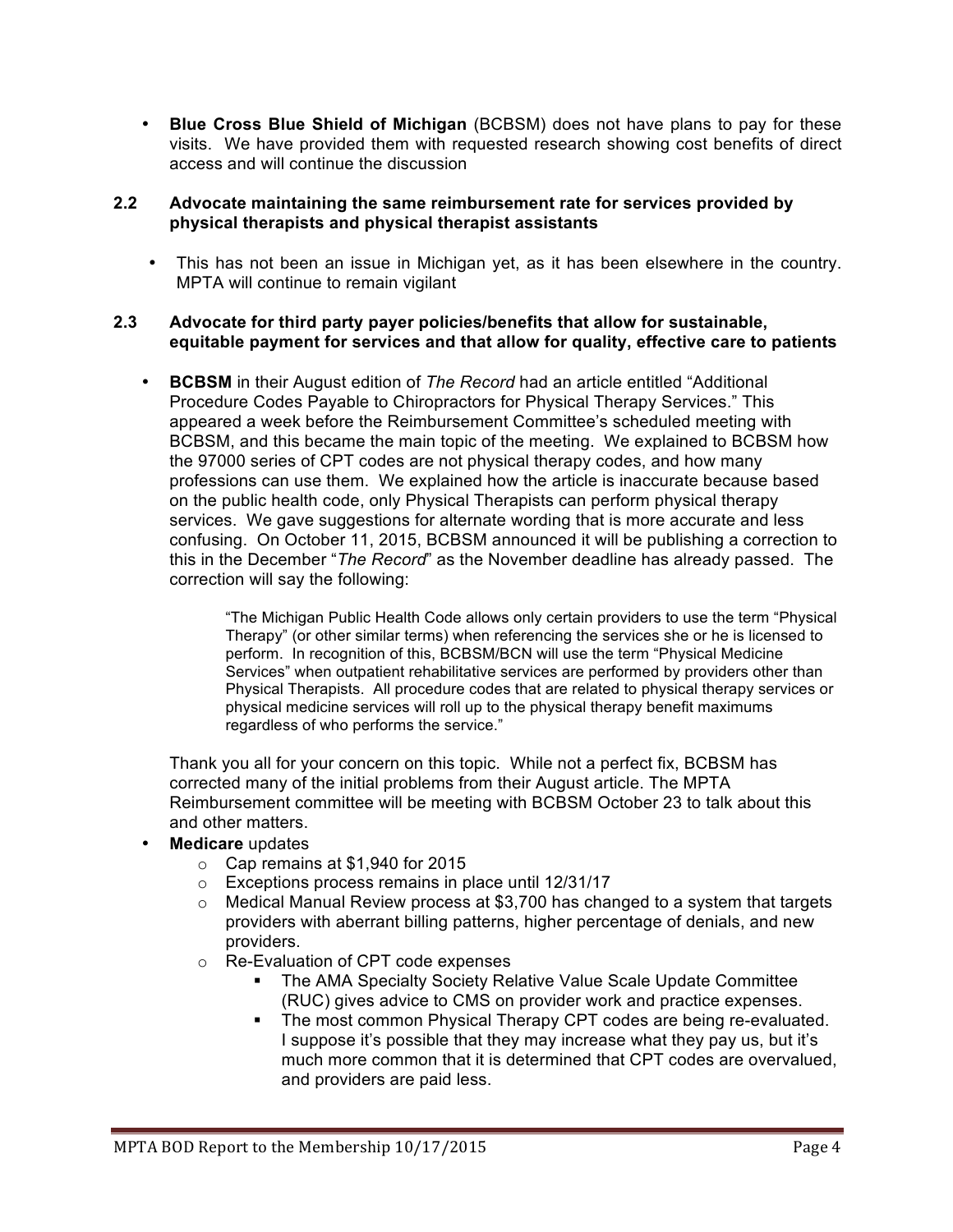- § RUC is sending out surveys with very detailed questions about how much it costs to run a physical therapy practice. If you get one of these surveys, do not ignore it! Call APTA for help with how to fill out the survey.
- APTA continues to work to develop Physical Therapy Classification and Payment System

*Respectfully submitted, Martin J. Sytsema, OMPT, FAAOMPT, CIMT; MPTA Director for Reimbursement*

**Legislative Advocacy**(Values/Principles: Access/Equity, Consumer-centricity, Collaboration)

**Goal 3:** MPTA will ensure statutory and regulatory language that reflect current scope and standards or practice for physical therapists and physical therapist assistants

## **Objectives**

- **3.1 Engage policymakers and regulators on scope of practice issues that threaten access to physical therapy services and that inhibit effective collaboration with other providers on the health care team**
- **SAY NO TO HB4712!** Legislation was passed out of the House Health Policy committee (HPC) on 10/06/15, just receiving the 11 necessary votes to move to the full House. This legislation did have 2 amendments added, but essentially HB4712 would add Chiropractors to the list of eligible individuals in Michigan that could "prescribe" physical therapy. MPTA is opposed to this legislation and has taken numerous steps since the introduction of the bill to express this opposition. The bill can be before the full House any time after passed out of the HPC. MPTA has engaged a number of other groups so that there is a coalition of organizations that are opposed to HB4712. MPTA will need all members to engage their representative in order to express why they should vote no on HB4712. MPTA is appreciative of the grass roots advocacy that engaged HPC members, and recognizes that member efforts helped to keep the vote close as well as helped to gain the involvement of other groups. **The time to take action is now! All members must contact their representative to tell them to vote NO on HB4712, without this action, the bill could move to the Senate.**
	- o **Actions you can take now**:
		- 1. **Contact your Representative (if it moves to the Senate then we will inform the membership)**
		- 2. Support the MPTPAC
		- 3. Visit the MPTA Legislative page for updates
		- 4. Maintain consistent messaging within the HPC districts
		- 5. Visit the APTA Advocacy page (State Advocacy) for state issues identified by APTA
- **Fair co-pay:** MPTA BOD has been investigating the feasibility of Fair Co-pay action/legislation. MPTA BOD recognizes this as one of APTA ongoing areas of focus for legislative priorities across the country. Currently, there are 8 states with fair co-pay laws: Arkansas, Connecticut, Iowa, Kentucky, Missouri, New Hampshire, Pennsylvania, and South Dakota.MPTA has engaged members from a broader coalition of health care providers which included chiropractors, and utilized the Legislative Advocacy Day in Lansing to gain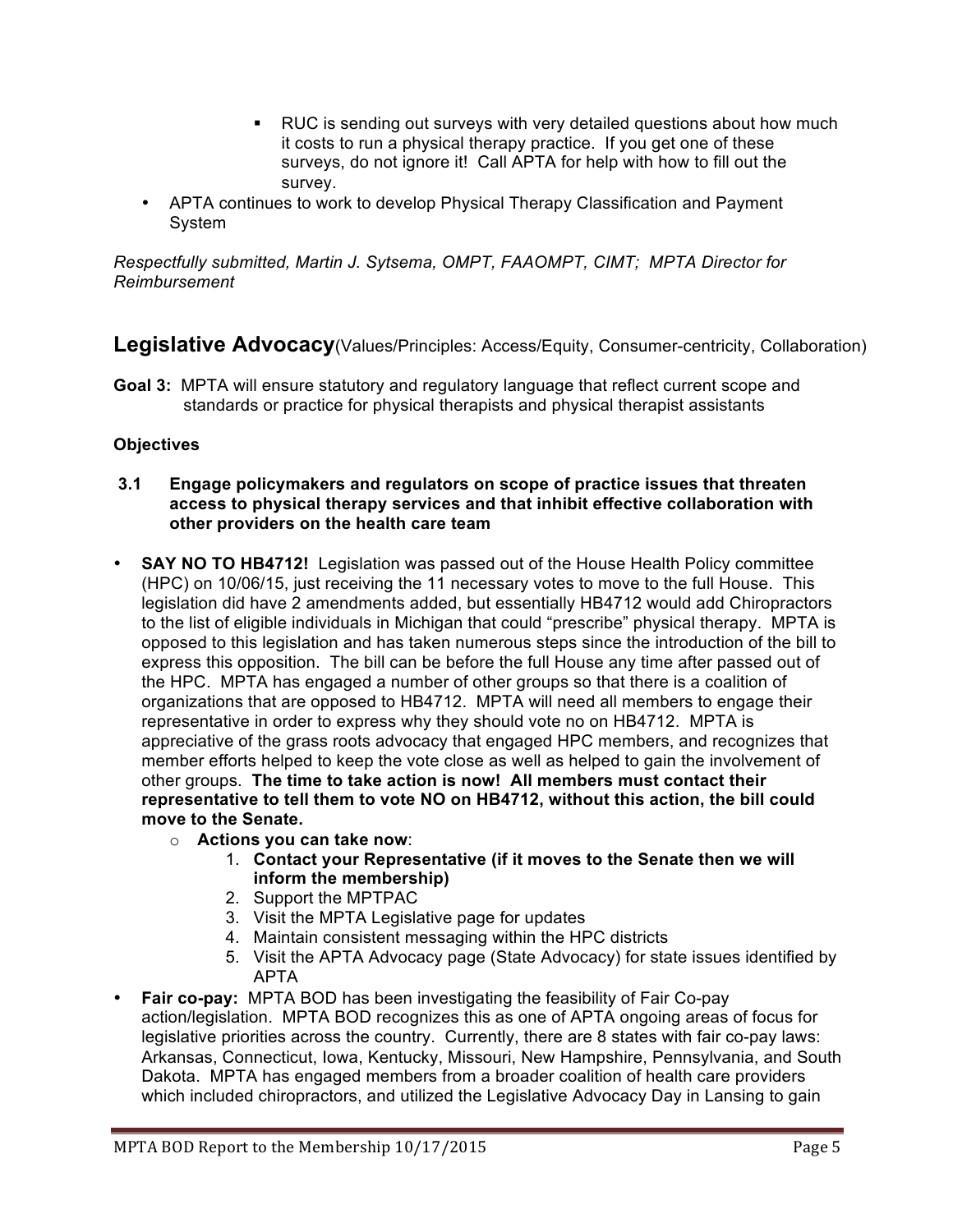feedback from Legislators. Considering recent legislative developments as well as the feedback gained from numerous legislative contacts, the time is simply not right for moving fair co-pay legislation. This area will continue to be monitored since MPTA has laid critical groundwork for future action.

- **Odds & Ends:** MPTA continues to monitor updates related to other important legislative activity related to auto no-fault reform, licensure legislation of other health care professions, and actions by individuals or payers that have impact on physical therapy in Michigan.
- Members from across the state attended the Legislative Breakfast and APTA's Capital Hill Day.

#### **3.2 Develop and maintain an effective grassroots function for state legislative issues and that assists the APTA in federal legislative issues**

- MPTA BOD and individual members have engaged numerous House and Senate members since the beginning of this legislative session, which is 2015-16. Attendance at fundraisers and various legislator events has allowed us to have face-time time in front of legislators and/or their policy aides to keep them up to date on legislative developments such as HB4712.
- MPTA lobbying firm of Muchmore, Harrington, Smalley and Associates (MHSA) continues to keep MPTA BOD updated on legislative progress and discussions. The ongoing relationship with MHSA continues to provide MPTA with many benefits in helping to gauge policy maker stance/position on issues, allowing MPTA to effectively target efforts at education, legislative responses, etc.
- Legislative Advocacy Day in Lansing was successful at connecting many MPTA members with their legislator and/or legislator's staff. Additionally, MPTA BOD members were able to meet with key state policy makers and regulators at the Michigan Department of Licensing and Regulatory Affairs (LARA) as well as the Attorney General's (AG) office.
	- o **Actions you can take now**:
		- Support the MPTPAC
		- Continue to support MPTA events such as Legislative Advocacy Day; look for updates for the 2016 date
		- **Inform MPTA/Legislative Director of any meetings with legislators**
- APTA State Advocacy Forum was attended by MPTA BOD members Marty Sytsema (Director – Reimbursement) and Craig Miller (Director – Legislative Affairs) in September. APTA and various state components were able to present and discuss on various issues occurring on the state level across the country. Attendees were able to share stories of success and failure in a variety of areas including but not limited to: patient cost-sharing/copay, interstate licensure compact for PT, dry needling, workers compensation and physical therapy payment, and various court actions/filings that impact the practice of physical therapy across the country. MPTA continues to monitor these various issues, among others, and how other component states experiences can help shape MPTA actions.
- PT Day on Capitol Hill was attended by MPTA FAL, Matt Likins, and over 20 other representatives from Michigan. The annual event in Washington, D.C. was attended by over 1,000 members from across the country. MPTA members learned about the APTA priority issues on a Federal level, and had successful discussions with both Michigan Senators.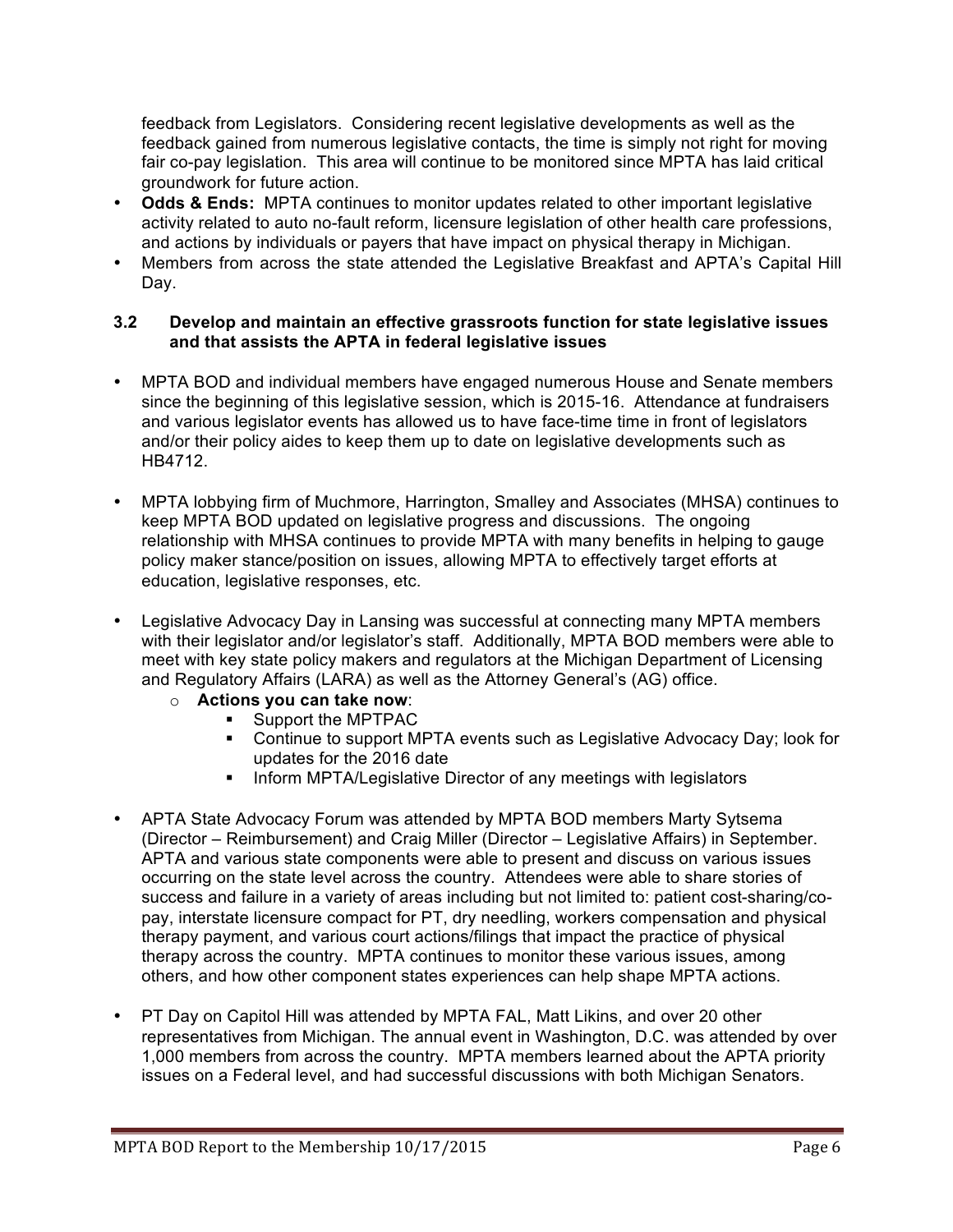These discussions resulted in both Senators Peters and Stabenow signing on to co-sponsor the Prevent Interruptions in Therapy Physical Therapy Act (S313)!

- o **Actions you can take now:**
	- Support the PTPAC
	- Download the APTA Action app
	- Visit the APTA Advocacy page (Federal Advocacy) for updates
	- o APTA announced 2015-16 legislative priorities. Visit www.APTA.advocacy/org for detailed information on both Federal and State priorities.
	- $\circ$  DATA, DATA, and more DATA...APTA and components, such as MPTA continue to follow developments, and help to shape the discussion in areas such as PQRS, IMPACT Act of 2014, and the development of outcomes registries…ALL of this demonstrates the ongoing goal of health care reform to improve access, cost, and outcomes!
- **Summary of ACTION NEEDED:**
	- o **If you have examples of patients or business issues impacted by high copay costs for consumers, please contact MPTA (remember to keep patient information protected)**
	- o **Plan to attend MPTA Legislative Day in Lansing on May 6, 2015**
	- o **Download the APTA Action App AND the APTA News App**
	- o **Donate to the PAC to help ensure ongoing advocacy for the PT profession**
	- o **Encourage membership in your association…be an ambassador for PT**

*Respectfully Submitted by Craig Miller PT, MPTA Director for Legislative Issues; Jennifer Blackwood, PT, PhD, GCS, MPTA Eastern District Chair*

**Physical Therapy Identity** (Values/Principles: Identity, Value, Consumer-centricity, Excellence)

**Goal 4:** MPTA will promote recognition of the breadth and depth of physical therapy services and as experts in the management of movement dysfunction.

### **Objectives**

### **4.1 Develop mechanisms for utilizing communications outlets (e.g. website, social media) to complement APTA consumer education efforts**

- If you have not been on www.mpta.com lately, what are you waiting for? The new web site is awesome! Very user-friendly and up-to-date. Be sure to check it out. As long as you are surfing the web, be sure to follow the Michigan Physical Therapy Association on Facebook as well as the MPTA Student Relations Committee. Do you participate in the world of Twitter? Follow the MPTA tweets @MIPhysTherAssoc and the Student Relation Committee @MPTA\_SRC. All social media links and the latest posts can be found on the home page of mpta.com.
- The MPTA contracts with CauceusWebs to manage the website. Volunteer leaders help manage the social media sites.
- Eastern District leadership brought forth an item for discussion for the MPTA BOD regarding communication via social media. As a result, a policy was created to address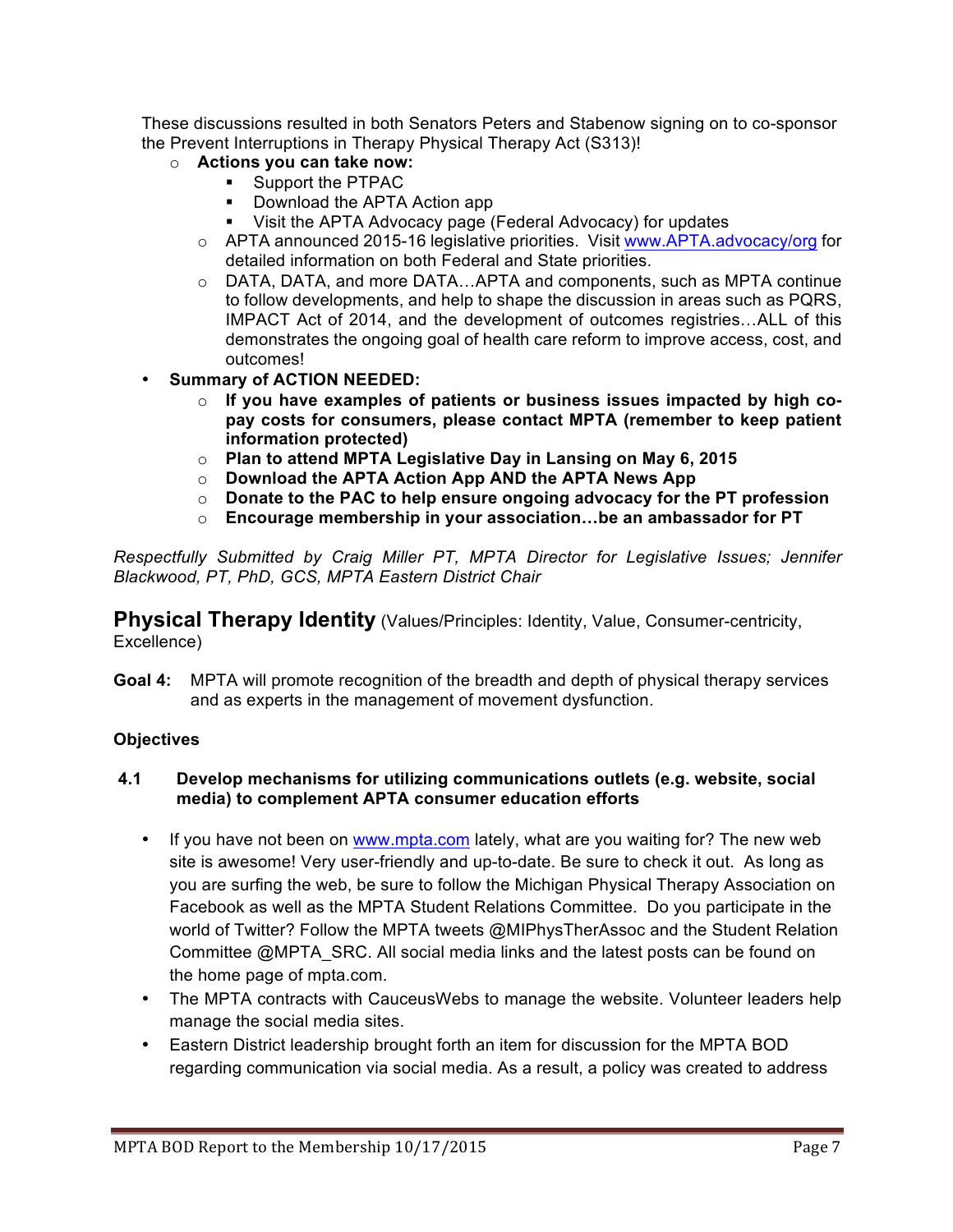communication via social media. The Eastern District has also started to provide monthly communication for all members to update them with district activities.

- The MPTA Facebook page currently has 1,418 likes (+166 since the spring membership meeting) and our reach continues to grow.
	- $\circ$  There are also Facebook pages for the Student Relations Committee, Eastern District, Northern District, UP District, and the Western District. Like them ALL!!!
- Twitter: MPTA @MIPhysTherAssoc and the MPTA Student Relations Committee. @MPTA\_SRC.
- Check all the FaceBook pages and twitter feeds for the latest!
- Happy National Physical Therapy month!!! Are you doing anything to celebrate? MPTA Public Relations would love to hear about the exciting events hospital and clinics have planned to celebrate. Please share on Facebook or Twitter or email to smppt96@comcast.net. Who knows, these celebrations could be highlighted in the next issue of Shorelines.
- Do you want to become more involved in the MPTA but have little time to dedicate? **Consider joining the MPTA Public Relations Committee**. Conference calls will be held a minimum of quarterly or more often if needed. Please contact Suzanne Perkins via email at smppt96@omcast.net for more details.

# *Respectfully submitted by Suzanne Perkins PT,*

*MPTA Director of Marketing and Public Relations*

# **Member Engagement (**Values/Principles: Professional Duty, Identity, Quality)

**Goal 5**: Enhance the quality and value of Association membership to increase membership size and member engagement.

# **Objectives**

- **6.1 Design, administer and analyze a comprehensive needs assessment of member and nonmember and develop appropriate action plan for increasing membership to include completion of re-districting.** 
	- I have requested a new Director's position be created specifically to focus on membership. Without membership, the MPTA doesn't exist! Membership offers such important services for us as physical therapists and physical therapist assistants; it needs more direct attention.
	- **Looking for a new Membership Committee chair!** We were so fortunate to have Michelle Morrow from the northern district step forward and form an active committee that addressed new graduates, members who dropped off the radar and other important tasks. Michelle has now stepped down from this role – thank you for all of your efforts!- and we need new committee leadership to continue to move forward. Special thanks to **Lauren Ramer, Liz Ramey, Elizabeth Sheahan, Amber Lenhart**, and **Ed Mathis** for your help with membership.

*Respectfully submitted by Holly Lookabaugh-Deur, PT,DSc, GCS, MPTA Director for Membership and Professional Development*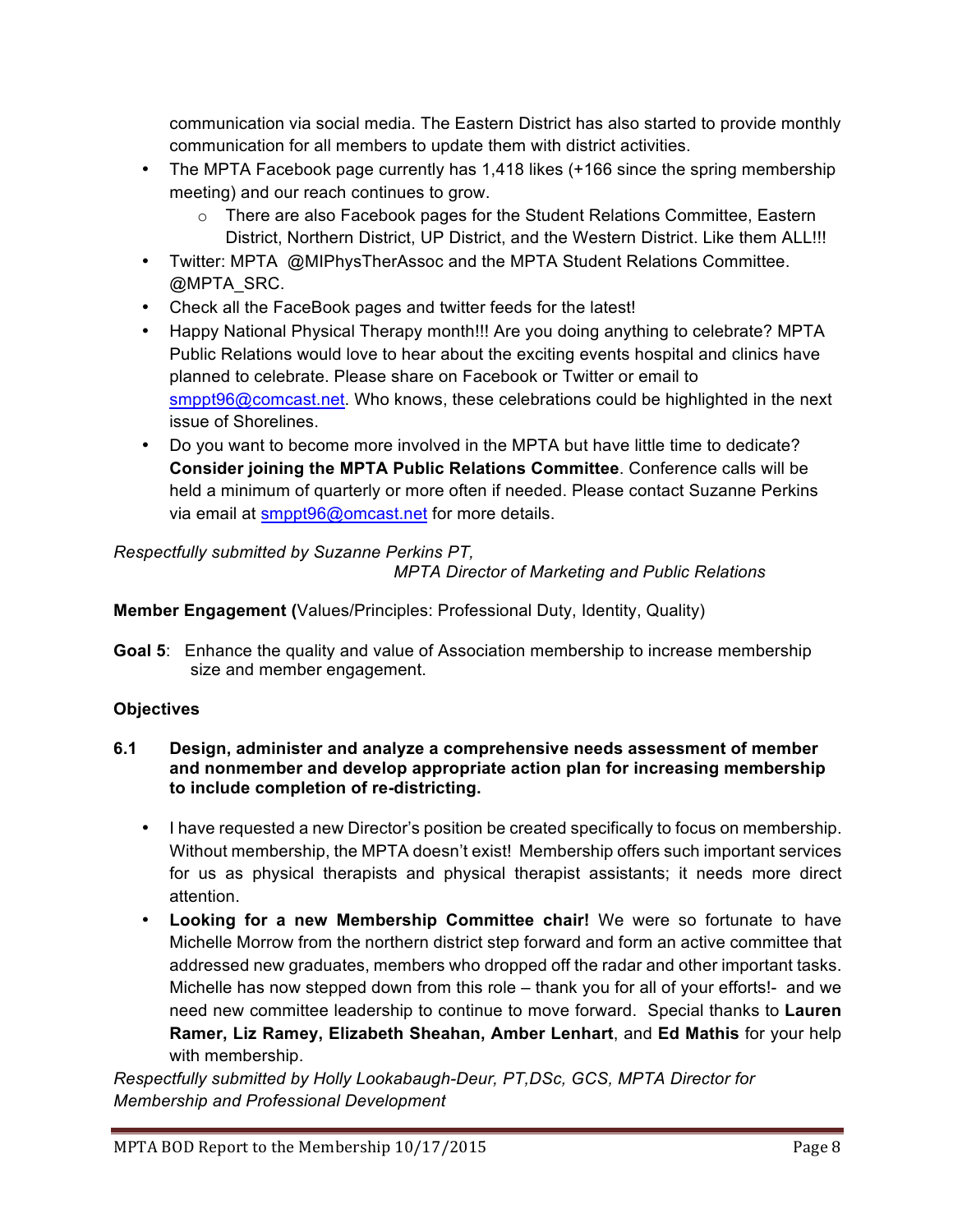- **6.2 Implement a communication plan that realizes the potential of social media and electronic resources to provide timely, effective, and individualized member communication and interaction**.
	- Developing a strong communication plan is a major priority for the next 6 months. Many improvements to the MPTA infrastructure have occurred during 2015 laying the foundation for a strategic revision of improved transparency and communication with the membership, with the public and with key stakeholders

*Respectfully submitted by Suzanne Perkins,PT MPTA Director of Marketing and Public Relations; Susan Ann Talley, MPTA President*

#### **6.3 Implement student career starter dues program to increase student member retention after graduation.**

• MPTA continues to participate in the APTA Career Starter Dues Program for the third year. New graduates receive a 50% discount the first year, 40 % the second year, 30% the third year, 20% the fourth year and 10% the fifth year after graduation. The program is for both PTs and PTAs.

### **6.4 Increase student membership and engagement in Association leadership activities with student representation for active participate on each committee.**

- **Nikki Chakur** continues as the MPTA liaison to the MPTA Student Relations Committee (SRC); Nikki was a student leader of the SRC and has returned to help lead the group into the future.
- The SRC strives to promote student PT/PTA involvement in the APTA/MPTA organization. They coordinate with Districts and other MPTA committees to promote student membership. The SRC also educates and raises public awareness of physical therapy.
	- o **Crystal Lamb** is the APTA Core Ambassador for the state of Michigan for the second year. Thank you!!!
- MPTA committees and task forces.
- **Rachel Atanosian** continues to facilitate the semi-annual meeting of the PT Academic Administrators Advisory Committee.

## *Respectfully submitted by Susan Ann Talley, MPTA President*

**District Reports –Engaging the Membership** (embedded in the strategic goals)

- o Eastern District
	- Leadership: Jennifer Blackwood, Chair, Katie Palazzolo, Vice Chair, Directors: Mike Kinyon, Gabriella Stauss, Eduardo Enriquez
- o Northern District
	- § Leadership: **Tim Zipple**, Chair; **Chris Hinze**, Vice-Chair; Core group volunteers: **Amy Yorke**, **Chris Hausbeck**, **Niki Diehl**, **Karen Grossnickle**, **Trisha Armstrong**, **Ann Dull**
- o Upper Peninsula District
	- § Leadership**: Edward Mathis**, Chair; multiple regional liaisons to help communicate with the district.